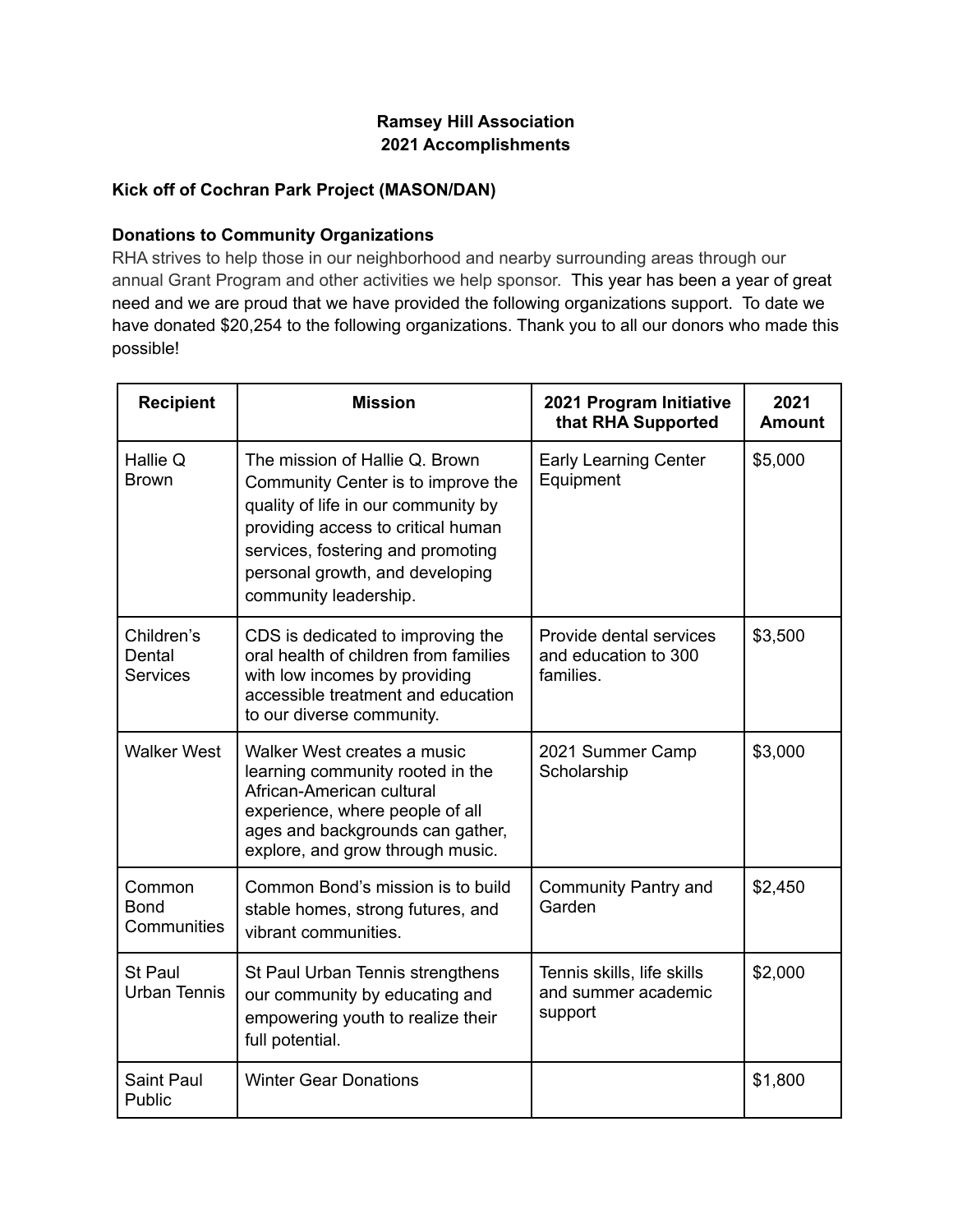| Schools                |                                                                                                                                                                                                                                |                                               |         |
|------------------------|--------------------------------------------------------------------------------------------------------------------------------------------------------------------------------------------------------------------------------|-----------------------------------------------|---------|
| <b>YWCA St</b><br>Paul | YWCA St. Paul is dedicated to<br>eliminating racism, empowering<br>women and promoting peace,<br>justice, freedom and dignity for all.                                                                                         | Girls Emerge Program                          | \$1,500 |
| Penumbra               | Penumbra Theatre creates<br>professional productions that are<br>artistically excellent, thought<br>provoking, and relevant and<br>illuminates the human condition<br>through the prism of the African<br>American experience. | Youth positive racial<br>identity development | \$1,000 |

**Improvements to Communication (Lauren)**

- **● New and improved website**
- **● Newsletter**

**Business Partnerships/Initiatives (SCOTT)**

#### **Treasurer Report**

- **1. Highlights of Income and Expenses through Sep 30, 2021 (see separate document, "Profit and Loss" for detail)**
	- **○ \$4,470 Membership Income**
	- **○ \$6,305 Donation/Fundraising Income**
	- **○ \$3,663 Parks and Gardens Expense**
	- **○ \$20,811 Donations to Other Nonprofits and Communi**
	- **○ \$4,195 for software, website, donor management software etc.**
- **2. Bank Accounts as of 9/30/2021 (See separate document Balance Sheet):**
	- **○ Sunrise Main Checking: \$6,757**
	- **○ Sunrise Film Check: \$3,478**
	- **○ Sunrise General Savings (CD's): \$93,868**
	- **○ Sunrise Lookout Park Checking: \$13,498**
	- **○ Sunrise Lookout Savings (CD's): \$21,245**
- **3. Budget for 2022: See separate document**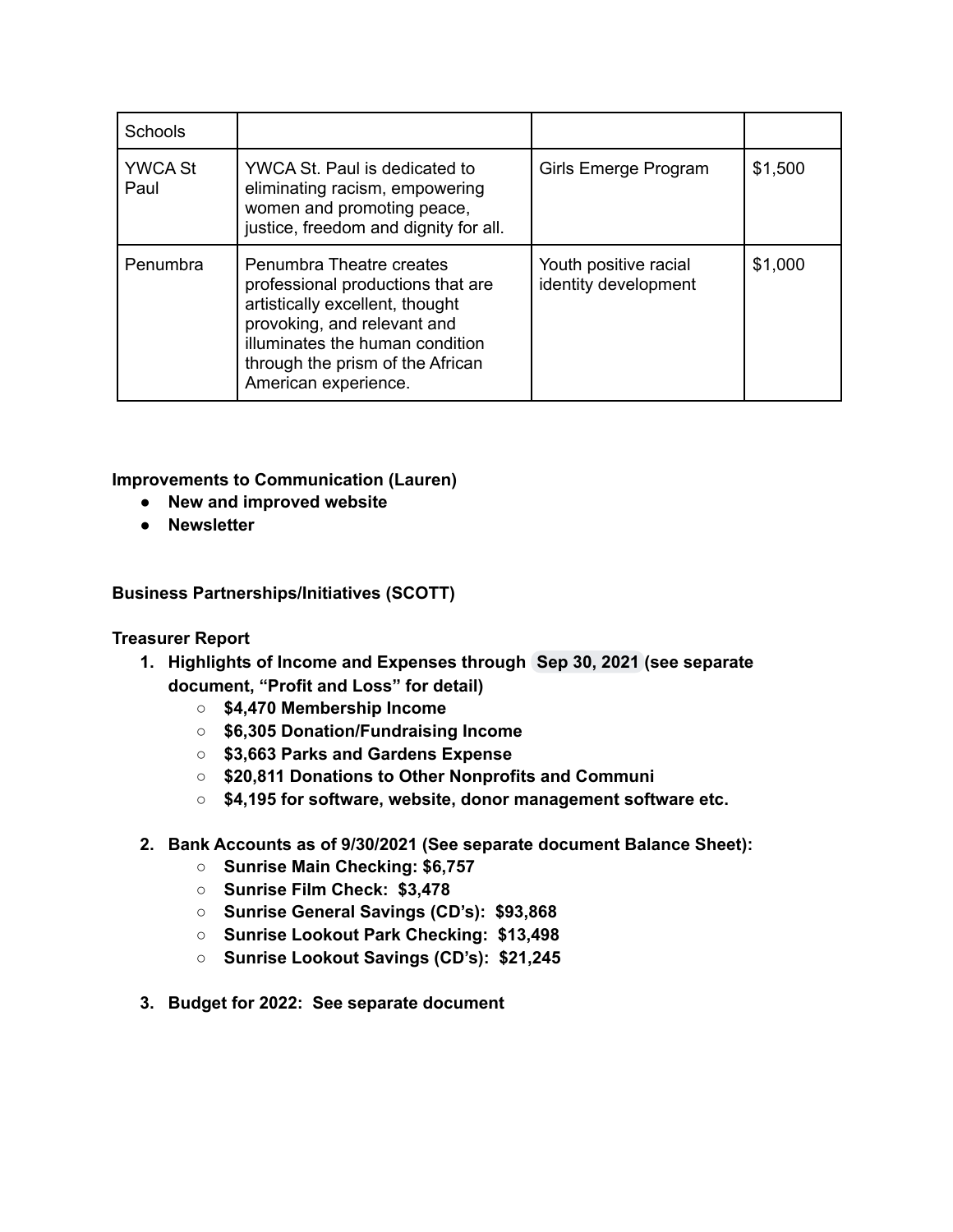# **Crime Prevention accomplishments this year (Bryan):**

- Re-established Ramsey Hill representation at St. Paul Police Department's Western District Monthly Community meetings.
- Sent monthly email report on statistics and alerts from St. Paul Police Department's Western District Command.
- Maintain a working relationship with St. Paul Police Department's Western District Command and the Crime Prevention Unit.
- Helped resolve safety and security issues for RHA members and neighbors on Ashland and Arundel, in the Blair Arcade, on Portland Avenue, on Kent, on Marshall Avenue, on Nina Street, and in Cochran Park and McQuillan Park.
- Helped facilitate the RHA Membership call with Mayor Carter and asked questions about safety and crime prevention.
- Distributed "20MPH is Plenty" yard signs to RHA members and neighbors who asked for them.
- Shared tips and best practices on burglary prevention, catalytic converter theft prevention, bike theft prevention, car theft prevention, and personal safety.

# **Parks and Gardens accomplishments this year (Andrea)**

- New park captain for McQuillan Park
- Additional plants ordered for Boyd, McQuillan Parks
- Have a gardeners kick-off party in the Spring to create excitement for the growing season and attract more volunteers
- Added new volunteers in Boyd, McQuillan, and Overlook Parks
- Discussed with other board members and park captains additional opportunities for planting and long term goals in the parks
- Discussed with other board members additional holiday lighting opportunities and possible decor additions, including evergreen boughs and bows where lighting is not an option
- Shared monthly articles in the newsletter
- Participating and planning fundraising event(s) for Cochran Park

# **House Tour Chair Accomplishments this Year (Julia Gauthier)**

It has been a year of growing, learning, and significant decisions as the House Tour Chair. As with so many things that changed during the pandemic, the long tradition of House Tours in our neighborhood has changed as well. Moving forward as the House Tour Chair, my focus is achieving the goals of the House Tour in new and innovative ways that match the conditions of today. Even though there is not a 2021 House Tour event on the calendar, much was accomplished this year. My sincere thanks to Cathy Maes and Jason Patalonis for their hard work and support. Here is a quick recap of the team's work:

● Partnered with Summit Hill Association for a shared house tour in 2021